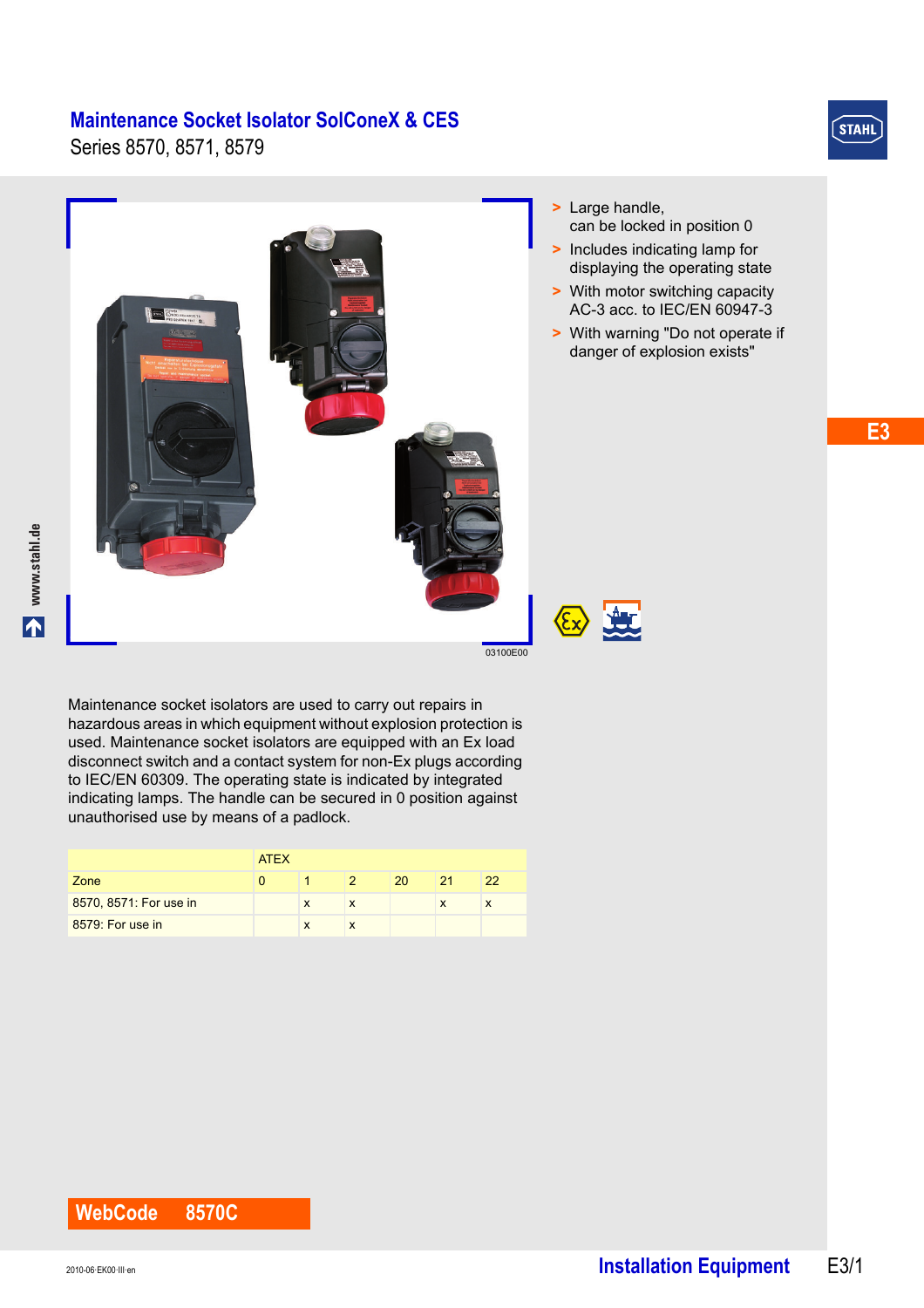Series 8570, 8571, 8579

| <b>Selection Table</b>                            |                                    |                                                                                                                                                                                                                                      |                                                                                   |        |                |                                                                                                                                           |   |                                                                                                                                                                        |        |
|---------------------------------------------------|------------------------------------|--------------------------------------------------------------------------------------------------------------------------------------------------------------------------------------------------------------------------------------|-----------------------------------------------------------------------------------|--------|----------------|-------------------------------------------------------------------------------------------------------------------------------------------|---|------------------------------------------------------------------------------------------------------------------------------------------------------------------------|--------|
| <b>Version</b>                                    | Number of<br>poles                 |                                                                                                                                                                                                                                      | Voltage                                                                           | colour | Identification | Frequency                                                                                                                                 | h | Order number                                                                                                                                                           | Weight |
|                                                   |                                    |                                                                                                                                                                                                                                      | [V]                                                                               |        |                | [Hz]                                                                                                                                      |   |                                                                                                                                                                        | kg     |
| SolConeX 16 A<br>maintenance socket<br>isolator   | 06190E00<br>$3P(1P+N+\frac{1}{2})$ |                                                                                                                                                                                                                                      | 200  250                                                                          | blue   |                | 50/60                                                                                                                                     | 6 | 8570/51-306                                                                                                                                                            | 2.000  |
|                                                   |                                    |                                                                                                                                                                                                                                      | CEE adapter on safety socket (non explosion-proof)                                |        |                |                                                                                                                                           |   |                                                                                                                                                                        |        |
|                                                   |                                    | 11081E00<br>$3P(1P+N+\frac{1}{2})$                                                                                                                                                                                                   | 200  250                                                                          | blue   |                | 50/60<br>6                                                                                                                                |   | 105542                                                                                                                                                                 | 0.001  |
|                                                   |                                    | 06555E00<br>$5P(3P+N+\frac{1}{2})$                                                                                                                                                                                                   | 200/346<br>240 / 415                                                              | red    |                | 50/60                                                                                                                                     | 6 | 8570/51-506                                                                                                                                                            | 2.000  |
| SolConeX 32 A<br>maintenance socket<br>isolator   | $3P + N + \frac{1}{2}$             | 06555E00                                                                                                                                                                                                                             | 200/346<br>240 / 415                                                              | red    |                | 50/60                                                                                                                                     | 6 | 8571/51-506                                                                                                                                                            | 2.000  |
| <b>CES 63 A</b><br>maintenance socket<br>isolator |                                    | 06555E00<br>$5P(3P+N+\frac{1}{2})$                                                                                                                                                                                                   | 200/346<br>240 / 415                                                              | red    |                | 50/60                                                                                                                                     | 6 | 8579/51-506                                                                                                                                                            | 5.500  |
| Note                                              |                                    |                                                                                                                                                                                                                                      |                                                                                   |        |                |                                                                                                                                           |   | Other versions with regard to frequency and voltage to IEC/EN 60309-1 / 2 (CEE) upon request                                                                           |        |
| <b>Explosion Protection</b>                       |                                    |                                                                                                                                                                                                                                      |                                                                                   |        |                |                                                                                                                                           |   |                                                                                                                                                                        |        |
| <b>Marking</b><br>Version                         |                                    |                                                                                                                                                                                                                                      | SolConeX 16 A Maintenance<br>socket isolator 8570/51                              |        |                | SolConeX 32 A Maintenance<br>socket isolator 8571/51                                                                                      |   | <b>CES 63 A Maintenance</b><br>socket isolator 8579/51                                                                                                                 |        |
| Europe (ATEX)<br>Gas<br>explosion protection      |                                    |                                                                                                                                                                                                                                      | $\langle \overline{x} \rangle$ II 2 G Ex de IIC T6<br>$(Ta = -30  + 55^{\circ}C)$ |        |                | ® II 2 G Ex de IIC T6<br>$(Ta = -30  + 40^{\circ}C)$<br>$\langle \overline{x} \rangle$ il 2 G Ex de IIC T5<br>$(Ta = -30  + 55^{\circ}C)$ |   | $\langle \overline{x} \rangle$ II 2 G Ex de IIC T5<br>$(Ta = -30  + 50^{\circ}C)$<br>$\langle \overline{x} \rangle$ il 2 G Ex de IIC T4<br>$(Ta = -30  + 55^{\circ}C)$ |        |
| Dust<br>explosion protection                      |                                    | $\langle \overline{x} \rangle$ II 2 D IP66 T80°C<br>$\langle \overline{x} \rangle$ 2 D Ex tD A21 IP66 T80°C<br>$(Ta = -30  + 55^{\circ}C)$<br>$(Ta = -30  + 40^{\circ}C)$<br>2 D Ex tD A21 IP66 T95°C<br>$(Ta = -30  + 55^{\circ}C)$ |                                                                                   |        |                |                                                                                                                                           |   |                                                                                                                                                                        |        |
| <b>Certificates</b>                               |                                    |                                                                                                                                                                                                                                      |                                                                                   |        |                |                                                                                                                                           |   |                                                                                                                                                                        |        |
| Version                                           |                                    |                                                                                                                                                                                                                                      | <b>SolConeX 16 A Maintenance</b><br>socket isolator 8570/51                       |        |                | SolConeX 32 A Maintenance<br>socket isolator 8571/51                                                                                      |   | <b>CES 63 A Maintenance</b><br>socket isolator 8579/51                                                                                                                 |        |
| Europe (ATEX)<br>Gas<br>explosion protection      |                                    |                                                                                                                                                                                                                                      | PTB 06 ATEX 1008 X                                                                |        |                | PTB 06 ATEX 1007 X                                                                                                                        |   | PTB 02 ATEX 1137 X                                                                                                                                                     |        |
| Dust                                              |                                    |                                                                                                                                                                                                                                      | PTB 06 ATEX 1008 X                                                                |        |                | PTB 06 ATEX 1007 X                                                                                                                        |   | $ -$                                                                                                                                                                   |        |
| explosion protection<br>Other certificates        |                                    | Russia (CTB)                                                                                                                                                                                                                         |                                                                                   |        | Russia (CTB)   |                                                                                                                                           |   | Russia (CTB)                                                                                                                                                           |        |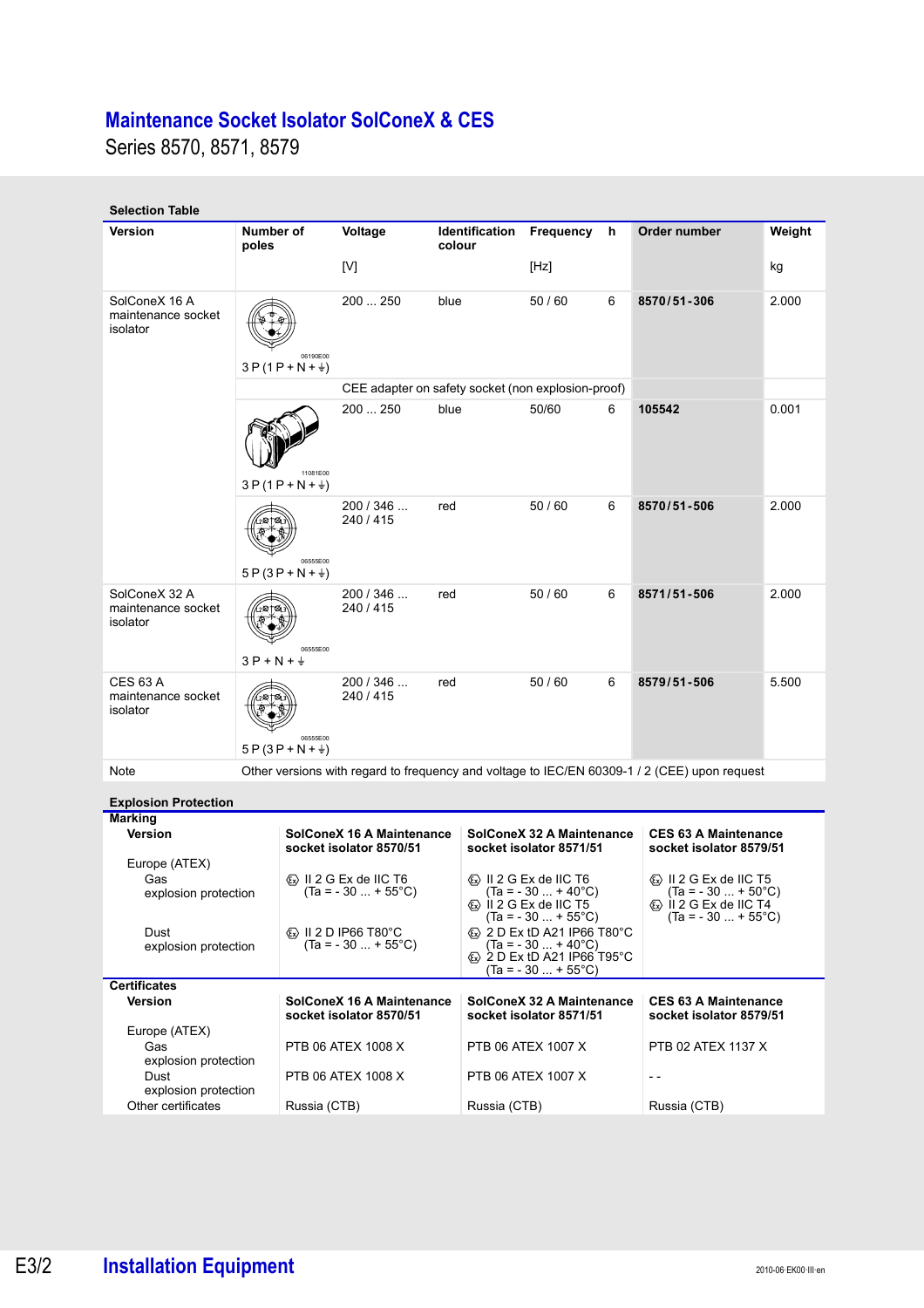Series 8570, 8571, 8579

| <b>Technical Data</b>                       |                                                                                                  |                                                                                              |                                                                      |  |  |  |  |
|---------------------------------------------|--------------------------------------------------------------------------------------------------|----------------------------------------------------------------------------------------------|----------------------------------------------------------------------|--|--|--|--|
| <b>Electrical data</b>                      |                                                                                                  |                                                                                              |                                                                      |  |  |  |  |
| <b>Version</b><br>Rated operational voltage | SolConeX 16 A Maintenance<br>socket isolator 8570/51<br>max. 415 V                               | SolConeX 32 A Maintenance<br>socket isolator 8571/51<br>max. 415 V                           | <b>CES 63 A Maintenance</b><br>socket isolator 8579/51<br>max. 415 V |  |  |  |  |
| Rated operational current                   | 16 A                                                                                             | 32 A                                                                                         | 63 A                                                                 |  |  |  |  |
| Switching capacity                          | $AC-3$ :                                                                                         | $AC-3$                                                                                       | $AC-3$                                                               |  |  |  |  |
|                                             |                                                                                                  |                                                                                              |                                                                      |  |  |  |  |
|                                             | 4 kW:<br>220 V<br>230 V<br>240 V                                                                 | 15 kW:<br>380 V<br>400 V<br>415 V                                                            | 30 kW:<br>380 V<br>400 V<br>415 V                                    |  |  |  |  |
|                                             | 7.5 kW:<br>380 V<br>400 V<br>415 V                                                               |                                                                                              |                                                                      |  |  |  |  |
| Number of poles                             | $1 P + N + \frac{1}{2}$ , $3 P + N + \frac{1}{2}$                                                | $3P + N + \frac{1}{2}$                                                                       | $3P + N + \frac{1}{2}$                                               |  |  |  |  |
| <b>Ambient conditions</b>                   |                                                                                                  |                                                                                              |                                                                      |  |  |  |  |
| Ambient temperature                         | see Explosion protection data<br>- 50 °C on request (internal lubrication using silicone grease) |                                                                                              |                                                                      |  |  |  |  |
| <b>Mechanical data</b>                      |                                                                                                  |                                                                                              |                                                                      |  |  |  |  |
| <b>Version</b>                              | SolConeX 16 A Maintenance<br>socket isolator 8570/51                                             | SolConeX 32 A Maintenance<br>socket isolator 8571/51                                         | <b>CES 63 A Maintenance</b><br>socket isolator 8579/51               |  |  |  |  |
| Degree of protection                        | <b>IP66</b>                                                                                      | IP <sub>66</sub>                                                                             | <b>IP66</b>                                                          |  |  |  |  |
| Enclosure material                          | Polyamide,                                                                                       | Polyamide,                                                                                   | Polyester resin,                                                     |  |  |  |  |
|                                             | glass-fibre-reinforced                                                                           | glass-fibre-reinforced                                                                       | glass-fibre-reinforced                                               |  |  |  |  |
| Handle                                      | padlockable in 0 position                                                                        | padlockable in 0 position                                                                    | padlockable in 0 position                                            |  |  |  |  |
| Interlocked switch                          | max. 4-pole switch with<br>isolating characteristics                                             | max. 4-pole switch with<br>isolating characteristics                                         | max. 4-pole switch with<br>isolating characteristics                 |  |  |  |  |
| <b>Mounting / Installation</b>              |                                                                                                  |                                                                                              |                                                                      |  |  |  |  |
| Version                                     | SolConeX 16 A Maintenance<br>socket isolator 8570/51                                             | SolConeX 32 A Maintenance<br>socket isolator 8571/51                                         | <b>CES 63 A Maintenance</b><br>socket isolator 8579/51               |  |  |  |  |
| <b>Terminals</b>                            | $2 \times 6$ mm <sup>2</sup> (single-wired)<br>$2 \times 4$ mm <sup>2</sup> (fine-stranded)      | $2 \times 10$ mm <sup>2</sup> (single-wired)<br>$2 \times 6$ mm <sup>2</sup> (fine-stranded) | $1 \times 35$ mm <sup>2</sup>                                        |  |  |  |  |
| Cable glands                                |                                                                                                  |                                                                                              |                                                                      |  |  |  |  |
| Cable entries                               | $1 \times M25 \times 1.5$                                                                        | 1 x M32 x 1.5                                                                                | $1 \times M50 \times 1.5$                                            |  |  |  |  |
| Stopping plugs                              | $1 \times M25 \times 1.5$                                                                        | $1 \times M25 \times 1.5$                                                                    | $1 \times M25 \times 1.5$                                            |  |  |  |  |

#### **Accessories and Spare Parts**

| Designation                                        | <b>Illustration</b>             | <b>Description</b>   | Order number | Weight |
|----------------------------------------------------|---------------------------------|----------------------|--------------|--------|
|                                                    |                                 |                      |              | kg     |
| LED indicating lamp<br>for SolConeX<br>8570 / 8571 | ٨Ť<br>05559E00                  | 12 V - 254 V AC / DC | 128875       | 0.035  |
| Glow lamp<br>for CES 8579                          | <b>OF THE OWNER</b><br>05303E00 | 220 V<br>E14/20      | 132923       | 0.004  |

 $(STAIL)$